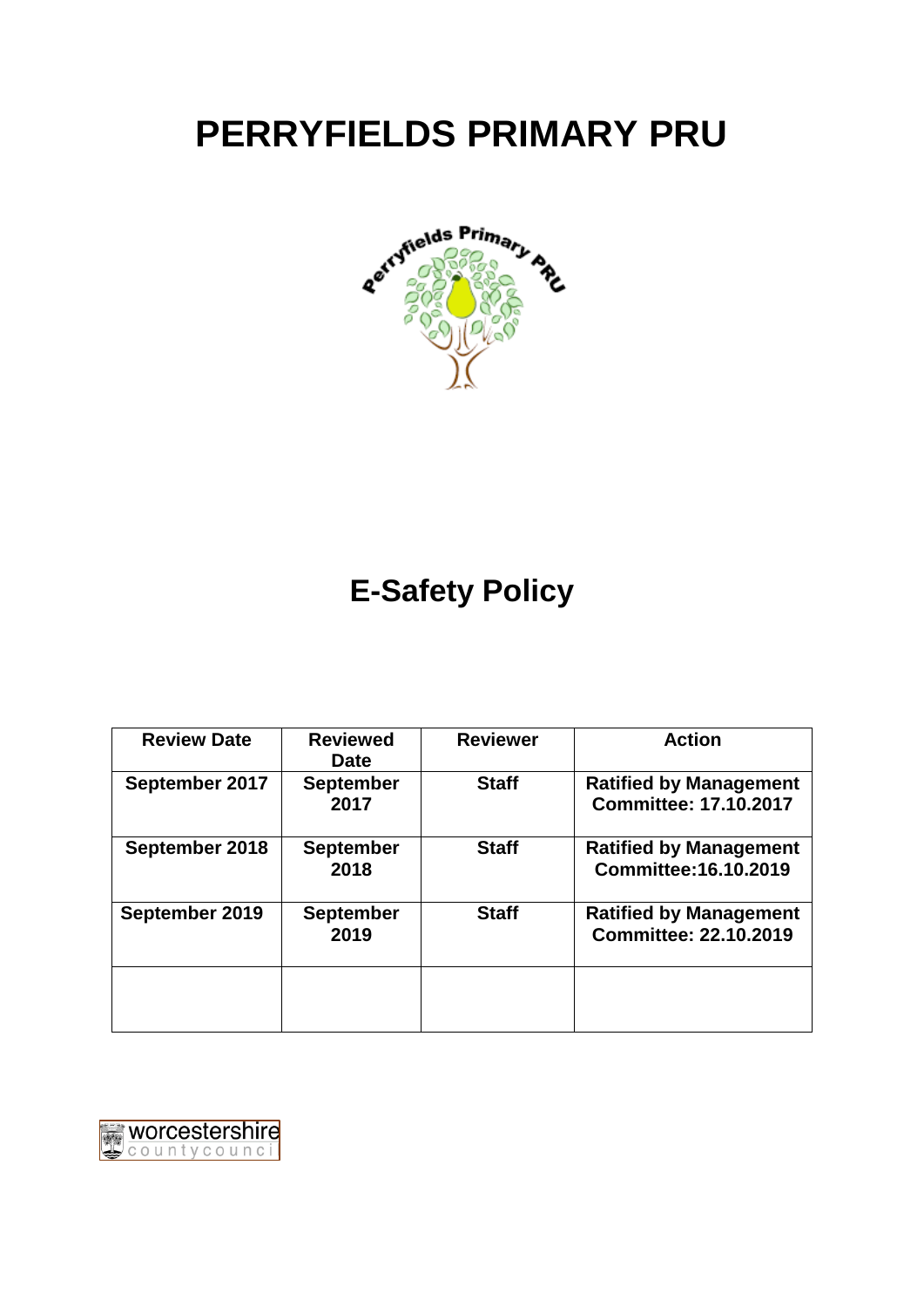# **Our Vision**

Perryfields embraces the positive impact and educational benefits that can be achieved through appropriate use of the Internet and associated communications technologies. We are also aware that inappropriate or misguided use can expose both adults and young people to unacceptable risks and dangers. To that end, we aim to provide a safe and secure environment, which not only protects all people on the premises, but also educates them on how to stay e-safe in the wider world.

### **Scope**

This policy and related documents apply at all times to fixed and mobile technologies, owned and supplied by the school, and to personal devices owned by adults and young people whilst on the school premises.

#### **Related Documents:**

- Acceptable Use Policy
- Data Protection Policy
- Behaviour Policy
- Anti-bullying Policy
- Safeguarding Policy

#### **Publicising e-Safety**

To communicate the e-Safety Policy we will:

- make this policy, and related documents, available on the school website;
- introduce this policy, and related documents, to all stakeholders at appropriate times. This will be at least once a year when it is updated;
- post relevant e-Safety information in all areas where computers are used.
- provide e-Safety information at parents' evenings and through the school newsletter and website.

#### **Roles and Responsibilities**

The Head and Management Committee have the ultimate responsibility for establishing safe practice and managing e-Safety issues at our school. There is an e-Safety Leader (currently the ICT Leader), who is responsible for policy review, risk assessment and e-Safety in the curriculum. The e-Safety Leader is the central point of contact for all e-Safety issues and will be responsible for day to day management. The current members of the strategic group are: the Head Teacher, ICT Leader and the ICT Technician.

All adult members of the school community have certain core responsibilities within and outside the school environment. They should:

- follow the e-Safety policy;
- use technology responsibly, as stated in the Acceptable Use Policy;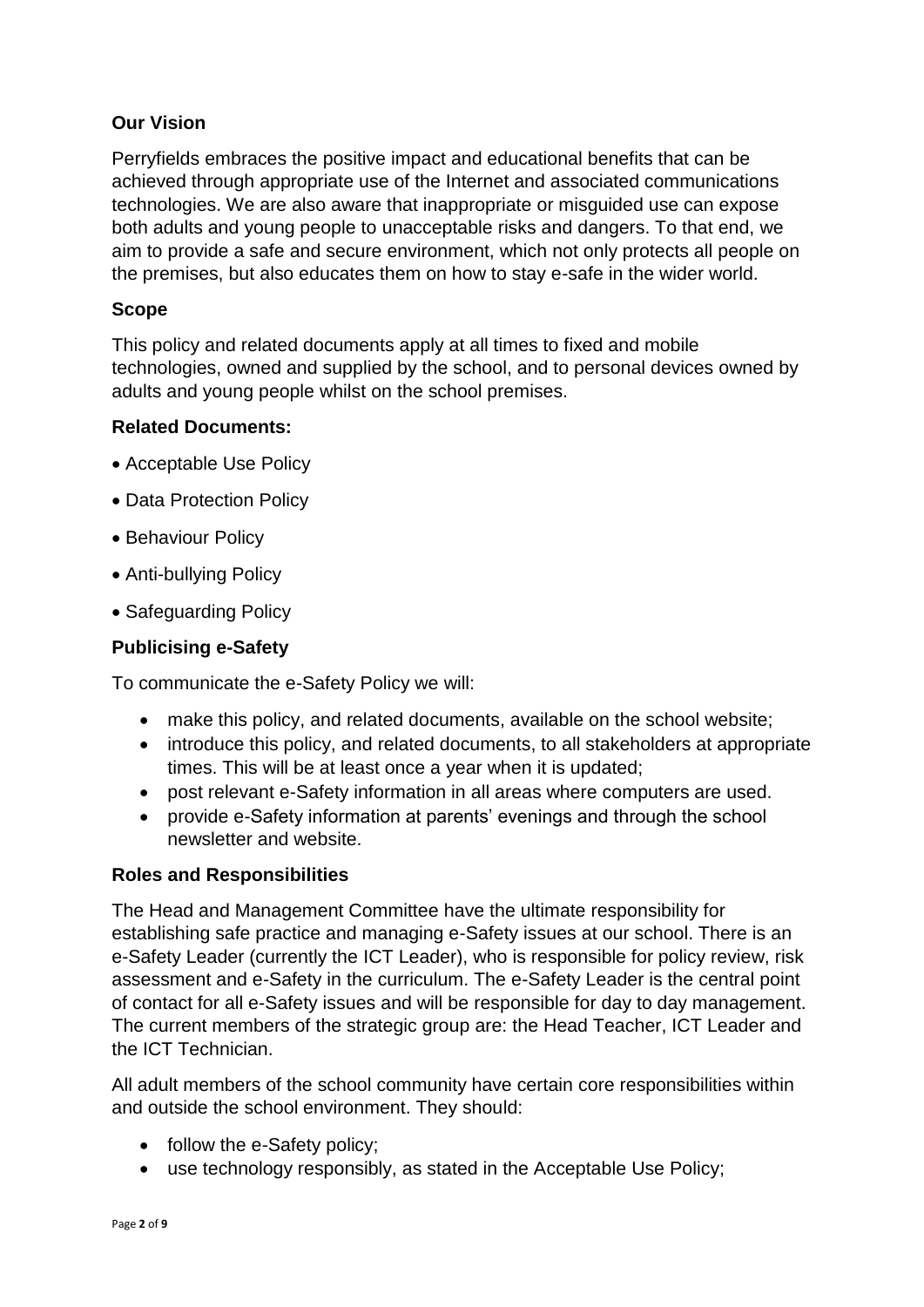- accept responsibility for their use of technology;
- model best practice when using technology;
- report any incidents to the e-Safety Leader/Head Teacher using the school procedures;
- understand that network activity and online communications are monitored, including any personal and private communications made via the school network;
- be aware that in certain circumstances, where unacceptable use is suspected, enhanced monitoring and procedures may come into action;
- Check that any computer they are using has the latest updated Anti-Virus software installed before accessing the Internet/e-mails.

# **Physical Environment/Security**

The school endeavours to provide a safe environment for the whole community, reviewing both physical and network security regularly, monitoring who has access to the system and consulting with the LA where appropriate.

- Anti-virus software is installed on all computers and updated regularly;
- Central filtering is provided and managed by IBS. All staff and students understand that if an inappropriate site is discovered, it must be reported to the e-Safety Leader who will report it to IBS;
- Requests for changes to the filtering will be directed to the e-Safety Leader in the first instance, who will forward these on to IBS, as appropriate.
- The Head Teacher controls access to inappropriate sites;
- The school uses firewall and monitoring software on all school owned equipment to ensure compliance with the Acceptable Use Policy;
- Pupils' use is monitored by the Head Teacher, ICT Leader and the ICT Technician;
- Staff use is monitored by the Head Teacher, ICT Leader and ICT Technician;
- All staff are issued with their own username and password to access network resources, which they must not share with others. If they suspect misuse, they must change their password immediately and report to the Head Teacher, ICT Leader and/or ICT Technician;
- Pupils have their own username to access network resources.

# **Mobile / Emerging Technologies**

All Teaching staff are allocated a laptop/I-Pad. This is for their professional role in school, educational/school administrative use and staff's own professional development. All staff must understand that the Acceptable Use Policies apply to this equipment at all times.

To ensure the security of the school systems, personal equipment (laptops, tablets, memory sticks, external hard drives, etc.), is generally not permitted to be connected to the school network, unless formal approval has been sought from the Head Teacher and the ICT Leader. To ensure the security of the school systems, personal equipment will need to be swept for viruses before it is connected to the school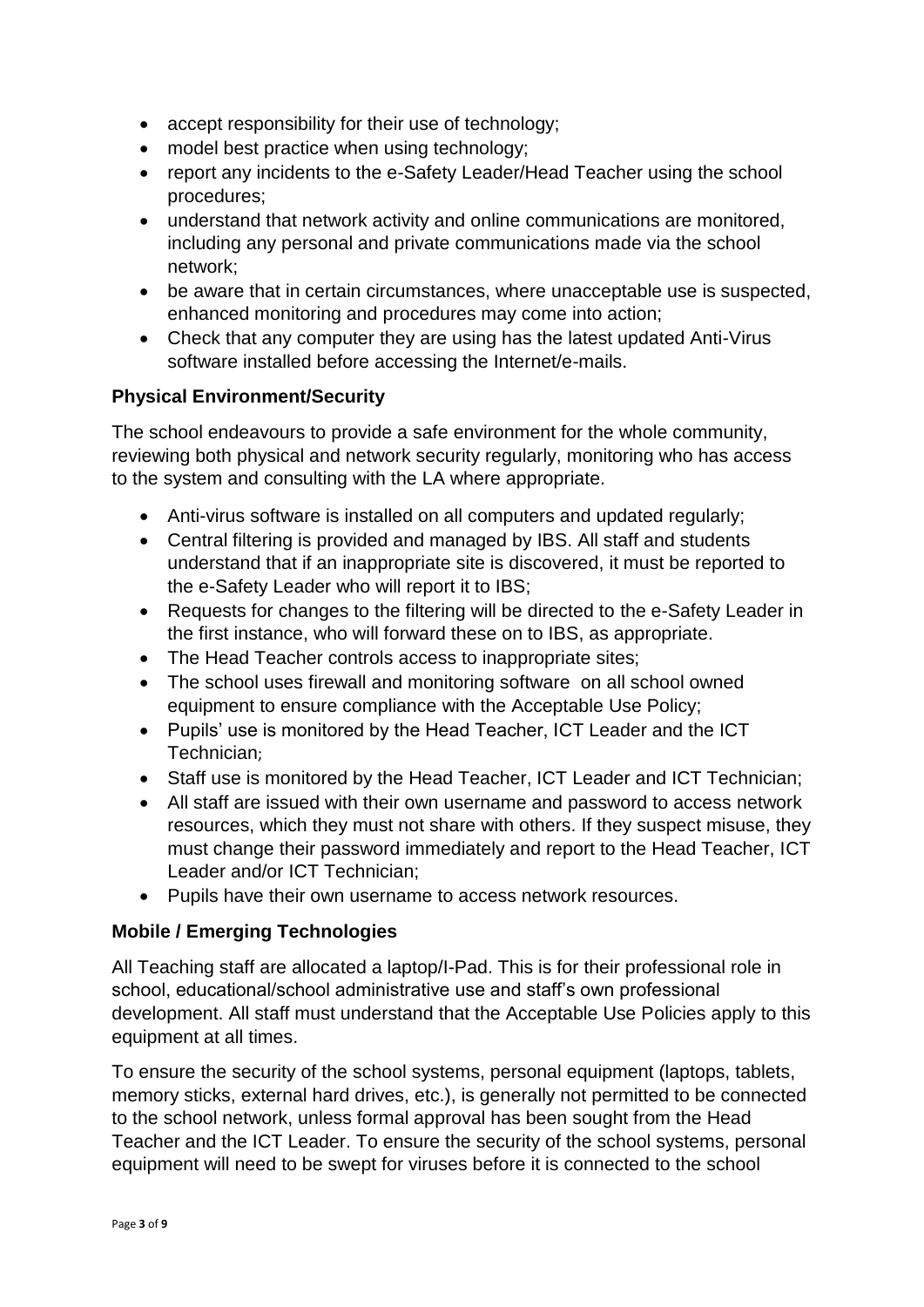network and each time is it taken forth and back. The school's Acceptable Use Policy will also apply to this equipment.

The school will allocate staff a memory stick, should they feel they need one for their professional role in school, which should to be encrypted. As per the statement above, personal devices are not permitted unless formal approval has been sought from the Head Teacher and the ICT Leader.

Staff should use their own mobile phones sensibly and in accordance with school mobile phone policy. Pupils must hand phones and gaming devices to their class teacher to be locked in the class stock room, until returned at the end of the school day. Pupils' phones must be switched off, at all times, on school premises. The Educations and Inspections Act 2006 grants the Head Teacher the legal power to confiscate mobile devices, where there is reasonable suspicion of misuse, and they will exercise this right at their discretion.

Pictures/videos of pupils and staff (in their school role capacity) must not be taken on personal devices. Visiting teachers/visiting adults/students are not allowed to take pictures/videos on personal devices, unless permission has been sought from the relevant shareholders.

New technologies are evaluated for their educational benefits and risk assessed, by the ICT Technician, ICT Leader and Head Teacher, before they are introduced to the school community.

#### **E-Mail**

The school e-mail system is provided, filtered and monitored by IBS.

All staff are issued a school e-mail address, which must be used for all professional communication. Any correspondence with third parties must be done to recipient's official work email address.

When sensitive information is involved, it should be attached as a password protected/encrypted file and not written within the body of the message. The password for this attached file(s) should not be revealed within the same message instead revealed over the phone to the person directly or through a separate message.

Key Stage 1 pupils may be given access to class based e-mail accounts that are monitored by the class teacher. Keys Stage 2 pupils may be given (where necessary and required by the school ICT/Computing curriculum) a school e-mail address that can be used for class-based activities. Parents and carers will be informed if this is going to take place.

Where appropriate, all pupils can be given a school e-mail address that can be used for educational purposes. Parents and carers will be informed if this is going to take place.

Everyone in the school community understands that the e-mail system is monitored and should not be considered private communication. Guidance is given to the school community around how e-mail should be structured when using school e-mail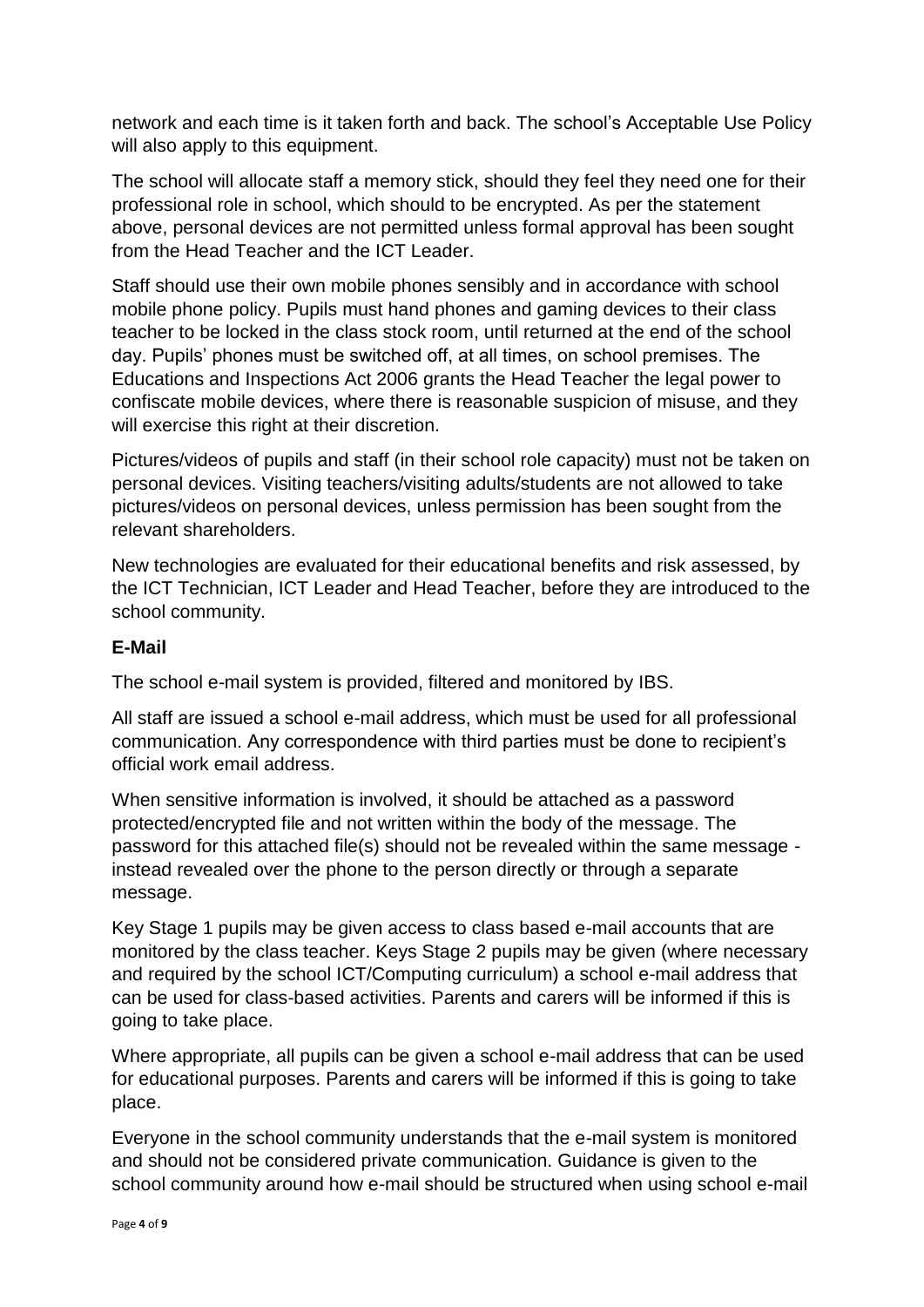addresses. Staff and pupils are not allowed to access personal e-mail accounts on the school system.

Everyone in the school community understands that any inappropriate e-mails must be reported to the class teacher and e-Safety Leader, as soon as possible.

#### **Published Content**

The Head Teacher takes responsibility for content published on the school web site. The teachers are responsible for the editorial control of work published by themselves and their students (when necessary and appropriate). The school will hold the copyright for any material published on the school website or will obtain permission from the copyright holder, prior to publishing, with appropriate attribution.

The school encourages the use of e-mail to contact the school. The school does not publish any contact details for the pupils or staff.

The school encourages appropriate, educational use of other Internet sites, and where possible, embeds these in the school website.

#### **Digital Media**

We respect the privacy of the school community and will obtain written permission from staff, parents/carers for pupils before any images or video are published or distributed outside the school. Photographs will be published but not identify any individual pupil. Students' full names will not be published outside the school environment.

Written permission will be obtained from parents or carers, prior to pupils taking part in any external video conferencing. Although not currently used, Students must have their teacher's permission to make or answer a video conference call if this facility becomes available. Supervision of video conferencing will be appropriate to the age of the pupils.

#### **Social Networking and Online Communication**

The school is constantly reviewing the use of social networking sites and online communication, and currently does not allow any access to Social Networking Sites. Most popular sites are currently blocked through the IBS monitored filtering system. Perryfields will provide guidance to the school community on how to use these sites safely, and appropriately, in the home environment, via the school website, leaflets and newsletters. This includes:

- not publishing personal information;
- not publishing information relating to the school community;
- how to set appropriate privacy settings;
- how to report issues or inappropriate content.

Unmoderated chat sites present an unacceptable level of risk and are blocked in school. Pupils are given age appropriate advice and guidance around the use of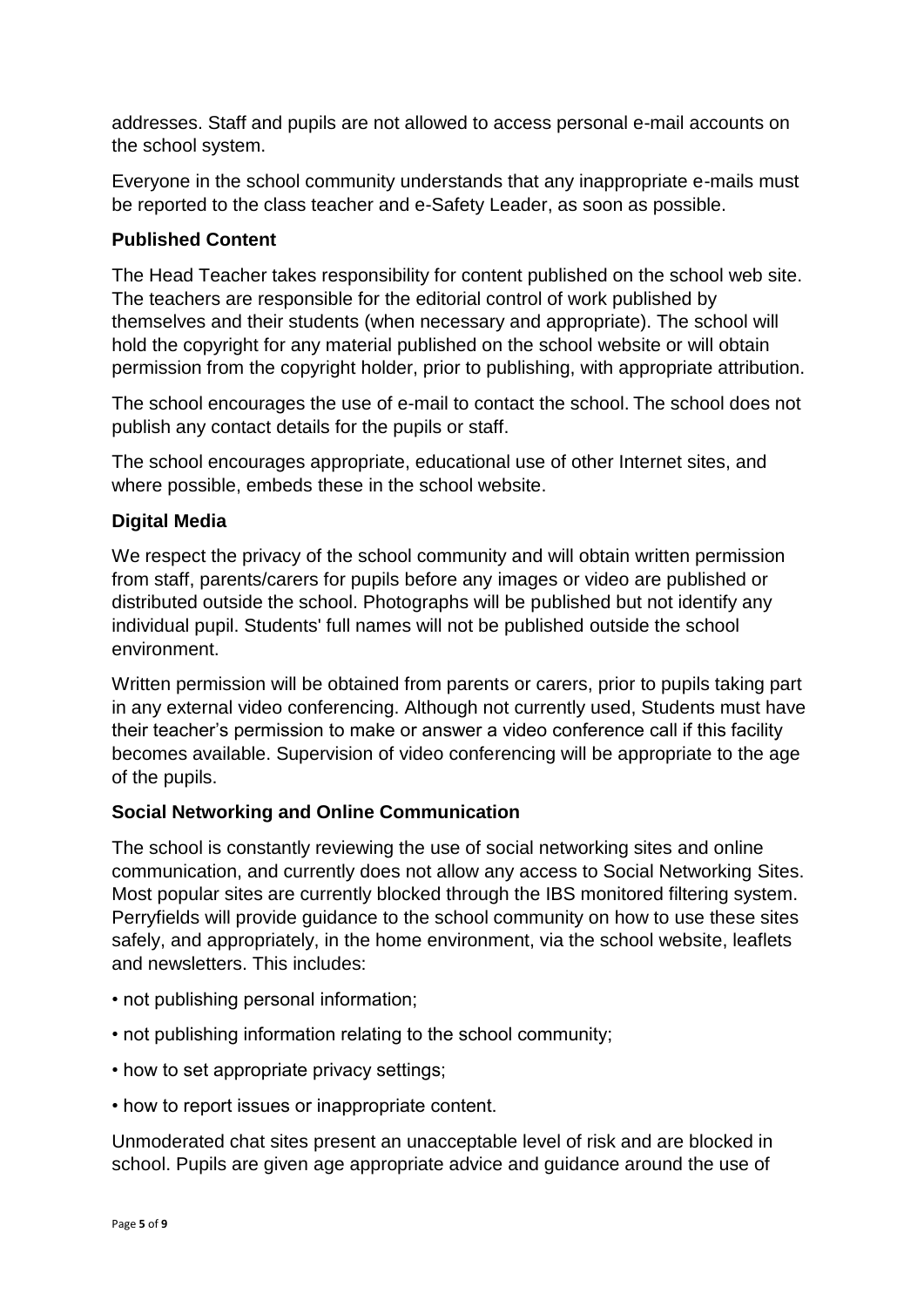such sites at home via e-Safety lessons, through their Computing curriculum, assemblies etc. Information pertaining to the above is provided to relevant shareholders at relevant times in a child's school career.

Staff are advised of the risks of putting private information into a public domain and also 'bringing school into disrepute' through the private use of social networking sites. For the safety and the protection of all relevant parties, staff should NOT add/accept school pupils as friends on social networking sites.

Parents are advised that social networking sites should not be used as an inappropriate forum, regarding school matters. If there is an issue, please raise it with school, using the appropriate channels. If it is felt that there is inappropriate usage, then school will seek advice from Legal Services. In extreme cases, Criminal proceedings could ensue.

#### **Educational Use**

All School staff must model appropriate use of school resources, including the internet. All activities using the internet, including homework and independent research topics, will be tested first to minimise the risk of exposure to inappropriate material. Where appropriate, links to specific web sites will be provided instead of open searching for information. Students will be taught how to conduct safe searches of the internet, when appropriate, during ICT/Computing lessons. Where pupils are allowed to freely search the Internet, e.g. using search engines, staff should be vigilant in monitoring the content of the websites the children visit.

Teachers will be responsible for their own classroom management when using ICT equipment and will remind pupils of the Acceptable Use Policy before any activity. Teachers will check the suitability of sites before using them on an interactive whiteboard.

Staff and students will be expected to reference all third party resources that are used; plagiarism is to be discouraged.

#### **Pupil Responsibilities**

Whilst regulation and technical solutions are very important, their use must be balanced by educating pupils to take a responsible approach. The education of pupils in e-safety is therefore an essential part of the school's e-safety provision. Children and young people need the help and support of the school to recognise and avoid e-safety risks and build their resilience. e-Safety education will be provided in the following ways:

- A planned e-safety programme should be provided as part of Computing / PHSE / other lessons and should be regularly revisited - this will cover both the use of ICT and new technologies in school and outside school;
- key e-Safety messages should be reinforced as part of a planned programme of assemblies or lessons;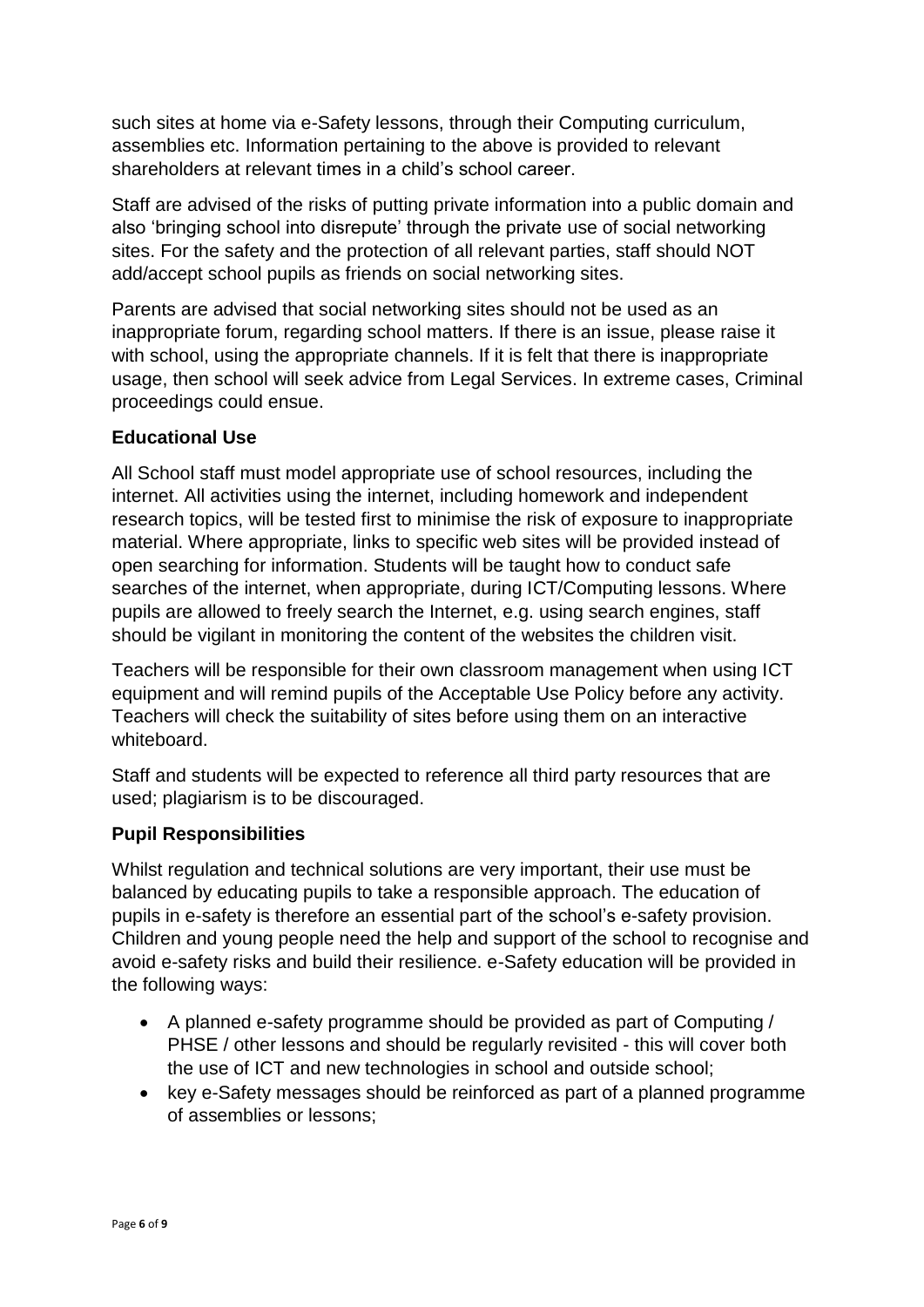- Pupils should be helped to understand the need for the pupil Acceptable Use Policy and encouraged to adopt safe and responsible use of ICT, the Internet and mobile devices both within and outside school;
- Pupils (KS1/2) and parents will sign an Internet/acceptable use policy;
- Pupils will be advised never to give out personal details of any kind, which may identify them and/or their location. Examples would include real name, address, mobile or landline phone numbers, school attended, e-mail addresses, full names of friends/family, specific interests and clubs etc.
- Pupils understand and follow the school e-safety and Acceptable Use Policy (AUP);
- Pupils have a good understanding of research skills and the need to avoid plagiarism and uphold copyright regulations;
- Pupils will be informed that network activity use will be monitored
- Instruction in responsible and safe use should precede Internet access.
- Use of aged related website , apps and software

#### **Staff Responsibilities**

- All staff must accept the terms of the 'Worcestershire Code of Conduct'
- Staff will ensure they have read, understood and signed the school Staff Acceptable Use Policy / Agreement (AUP).
- Staff should be aware that network traffic (including the Internet), can be monitored and traced to the individual user. Discretion and professional conduct is essential.
- The monitoring of Internet use is a sensitive matter. Staff who operate monitoring procedures should be supervised by the Head Teacher.
- All staff need have an up to date awareness of the current school e-safety policy and practices.
- Staff must report any suspected misuse or problem to the ICT Leader, DSL, Head Teacher for investigation/action/sanction.
- Digital communications with pupils should be on a professional level and only carried out using official school systems.
- Staff are aware of e-Safety issues related to the use of mobile phones, cameras and hand held devices, monitoring their use and implementing current school policies with regard to these devices.
- In lessons where Internet use is pre-planned, pupils should be quided to sites checked as suitable for their use and that processes are in place for dealing with any unsuitable material that is found in Internet searches
- Staff personal use of social networking, social media and personal publishing sites will be discussed as part of staff induction; safe and professional behaviour will be outlined as part of induction procedures.

# **E-Safety Training**

 Perryfields has a programme of continuing professional development in place that includes whole school INSET, in-school support, consultancy and course attendance (where appropriate).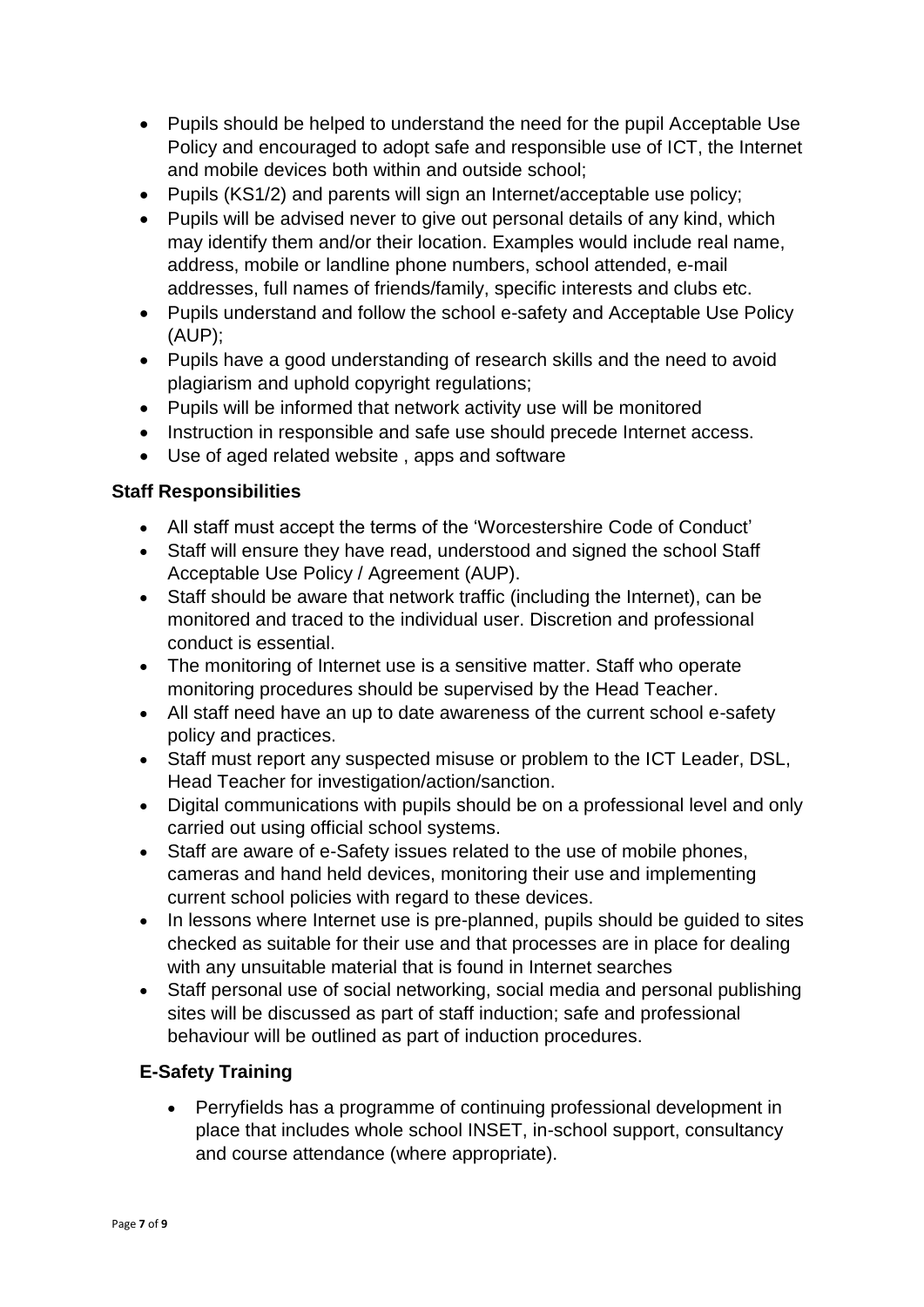- There is an induction process and mentor scheme available for new members of staff.
- Educational resources are reviewed by Curriculum Leaders and disseminated through curriculum meetings/staff meetings/training sessions.
- e-Safety is embedded throughout the school curriculum and visited by each year group.
- Pupils are taught how to validate the accuracy of information found on the Internet.
- We recommend parents apply their own age appropriate controls at home.

# **Data Security / Data Protection**

Personal data will be recorded, processed, transferred and made available, in line with the Data Protection Act 1998, which states that personal data must be:

- fairly and lawfully processed;
- processed for limited purposes;
- adequate, relevant and not excessive;
- accurate;
- $\bullet$  kept no longer than is necessary;
- processed in accordance with the data subject's rights;
- secure:
- only transferred to others with adequate protection.

Data is stored on the school systems and transferred in accordance with LA Guidelines. Wider Community/Third party users of school equipment will be advised of the policies, filtering and monitoring that is in place. They will be issued with appropriate usernames and passwords that will be recorded in the school office, and only have access to appropriate content. Students/ volunteers can only access a limited amount of content in a designated student area on the school system.

# **Equal Opportunities**

This e-Safety policy works in conjunction with the school Disability, Equality and Accessibility policy. Perryfields will take all reasonable measures to ensure that all children have suitable access to ICT.

# **Responding to Incidents**

It is hoped that all members of the school community will be responsible users of ICT, who understand and follow this policy. However, there may be times when infringements of the policy could take place, through careless or irresponsible or, very rarely, through deliberate misuse. Listed below are the responses that will be made to any apparent or actual incidents of misuse:

- If any apparent or actual misuse appears to involve illegal activity, i.e. Child sexual abuse images;
- Adult material which potentially breaches the Obscene Publications Act;
- Criminally discriminatory or prejudicial material;
- Other criminal conduct, activity or materials.